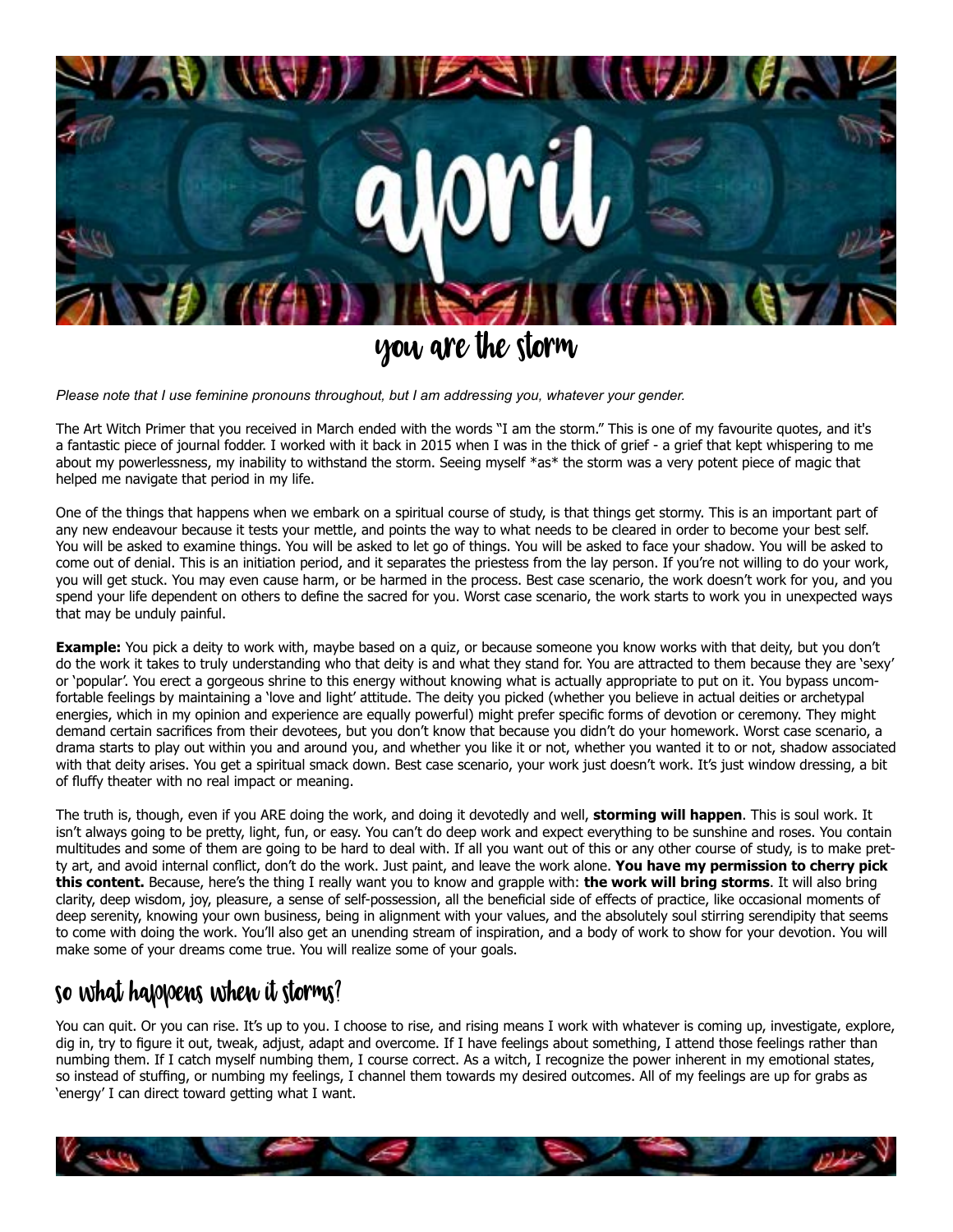

Being with what is also builds resilience. Instead of being thrown for a loop whenever something arises, you learn to \*deal\*. Not by ignoring, bypassing, denying, running, or quitting, but by standing, both feet planted, eyes open, in the eye of the storm. When you do this, you build trust with yourself. You come to know that you can handle whatever comes at you. When you face the storm, you \*become the storm\*. You learn how to be in the eye of it without losing your footing or center of gravity.

# Let's Talk About Emotions.

Francesca DeGrandis says "A healthy witch makes all things sound." We explored this in the beginning of this program, when we looked at what we're doing here. We are making all things sound, starting with ourselves. Sometimes this looks like being 'as well as possible given the circumstances', and sometimes this means miraculous healing where we thought none was possible. I'm very familiar with the 'as well as possible' scenario, though I have had one or two of the miraculous variety, usually in the context of doing my work and finding the proverbial scales falling from my eyes, or a sudden eradication of a thing that was a huge thing just the day before.

This doesn't come from ignoring, bypassing, denial, or 'pulling up your boot straps'. It doesn't come from being nice, polite, civil, or faking it until you make it. It comes from self-inquiry, introspection, self-awareness, honesty, full expression of all that is true for you, and growing 'soundness' through doing the work.

For me, personal soundness requires that I be with all that is within me. I can't be 'sound' if I'm denying what is. Sitting with stuff is one of my superpowers, thanks to years of inner work and therapy. Bypassing is the 'norm', though, and it is culturally encouraged. "Don't feel. Don't cry. Don't be angry. Don't 'air your dirty laundry'. Don't talk. Don't tell. Don't get your stuff all over me. Don't make me face my own stuff by revealing yours. Stay quiet. Be nice. Cross your legs and shut your mouth. These are the messages we bump up against every day. We are instructed from childhood to hide behind a smile and an "I'm fine" in all but the most intimate of circumstances, and even there we can find ourselves unsafe to share what is really going on.

But, I bucked that conditioning long ago. I feel out loud. All the time. I say what is true for me as a matter of course. And the results of that have been that people see me, and feel not only empathy for what I'm going through, but \*empathy for themselves in whatever they're going through\*. [I CAN'T KEEP QUIET.](https://www.youtube.com/watch?v=2tF5OklolsQ) (Hint: this is a powerful anthem all witches should have in their playlist).

Expressing your feelings is magic. It is a way to heal the world. It's a kind of Amazon Warrior thing, a radical subversion of the status quo. You tell me to shut up, and I'm going to talk louder. You tell me to take up less space, and I'm going to expand in all directions. This is a witch thing. You're going to find yourself doing the same. But there are a few things you should absolutely consider as you begin to make this shift (if you aren't already a fully fledged feeler).

## This isn't always safe.

Expressing what is true for you can be dangerous. It can invite unwelcome feedback that often comes in the form of unsolicited advice or criticism. It can stir up envy in people who wish they could do what you're doing, and they may project that envy back onto you by trying to silence you or minimize you. You can experience a powerful sense of contraction after a vulnerable sharing (what I call a vulnerability hangover) that can leave you with paroxysms of anxiety. You might alienate people who simply can't understand where you're coming from. There are going to be spaces that are safer than others for your vulnerable sharing. Choose wisely, and as soon as you notice someone coming at your vulnerability with unsolicited advice or undue criticism, adjust your boundaries accordingly. For example: I put 'no advice' boundaries around some of my posts. I also move people who don't abide by these boundaries to my 'restricted' list, where they can only see my public posts and never any of my more personal stuff. In terms of 'meatspace' interactions, there are people in my life that I share my deepest darkest with because I know they will receive it with empathy, honesty, and kindness. And then there are those who get my shiny, polished smile, because they have proven not to be safe to share my deepest darkest with.

Some of us already have what I call 'casserole people'. These are the people who know you intimately and will show up with casserole or ice cream if you are in a bad place. They will help you bury the body. They can hold you while you are sobbing \*without telling you to stop crying\*. I'm lucky. I have these people, and believe me, I know how lucky I am.

If you aren't so lucky, fostering these kinds of relationships is an important part of your work, because we can't do any of this (and by this, I mean LIFE) alone. We need casserole people. We need 3 a.m. people. We need 'move the body' people. Finding them requires courage. It requires that you get outside of your comfort zone. Join clubs or networks. Get out there. And then, feed your new people tiny crumbs of true you. Watch carefully to see how they receive them. Note who makes you feel safe. Note who doesn't. Also make notes about who shares openly with you, since their open sharing is a good indicator that they are good with sharing real, true feelings and stories.

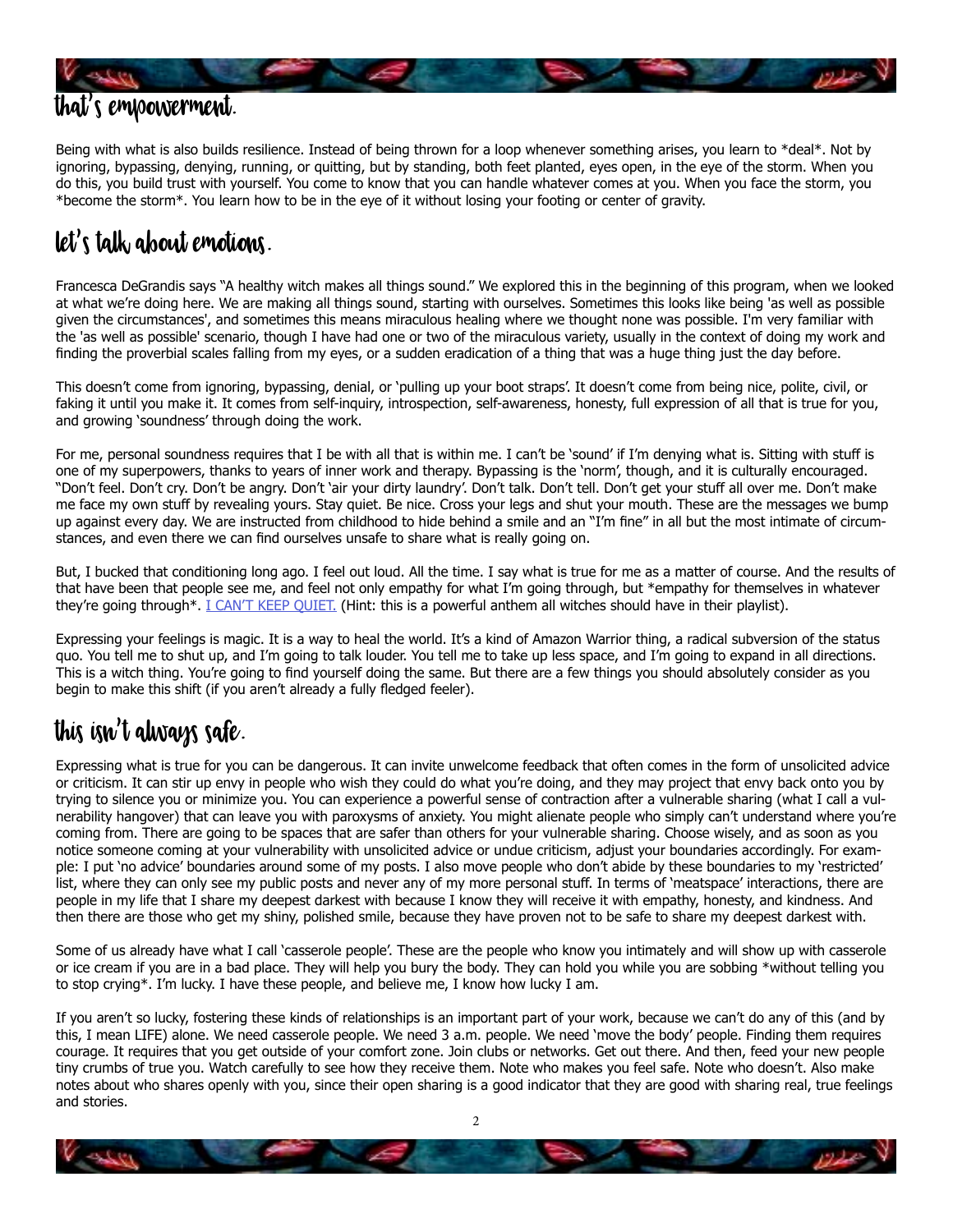

Oh my gods, I know, this is awful, but it's true. When you put yourself in a vulnerable place, and you are ill-received, it will hurt. But you will dust yourself off, and try again, and you will be less hurt next time. I am speaking from experience here. This is a promise I am making. If you share your truth and you are rejected, abandoned, criticized, etc. well, that's just the universe helping you prune your garden. It doesn't mean it doesn't suck. It DOES suck, but what we often think of as 'abandoned' is really 'released' in disguise. I, personally, don't want people close to me who can't see me/feel me/hear me as I am. I don't want to have to be a living piece of theatre to accommodate my people. My people are okay with me when I'm the Goddess Of Never Not Broken On The Floor. They are also okay me when I'm Joan of Arc or Lagertha. All of my parts are welcome in the eyes of my real people, my true people. I let them have it all and they let me have their all. As for the rest? The unsafe ones? They get zero fucks given. They get the royal wave, the plastic smile, the 'Fine, thanks', until they prove they are worthy of more. No, this is not nice. But it fiercely self-loving, and besides, those unsafe people? They are only going to be triggered and upset by your awesomeness in the arena of vulnerable sharing, so cutting them off from that is actually a kindness. Go where the ease is. Go where the intimacy is. Go where you feel like you can ebb and flow like the tides without being 'fixed' or 'tidied up'. And be that for your people as well, by learning to 'feel with them' instead of trying to shush them, minimize them, advise them, or invalidate them.

## Anger is especially difficult to express or hold space for.

One of the reasons for that is because we women especially have been told all our lives that anger is NOT ACCEPTABLE. And yet, it is a safety mechanism that exists within us for a reason. It alerts us to the wrongness of a thing. It tells us when our boundaries are being violated. It is a nudge in the direction of our own inner work to sort 'anger about the past' from 'anger about this thing that just happened here and now'. Most of us have a lot of stored up anger - anger we've suppressed forever because we have never been taught how to process it in a 'sound' way. Female anger is often met with gaslighting, too, which makes us feel crazy, angrier, and unsafe.

#### But anger is vital, and when women embrace their right to be angry, they can move mountains.

There is also this: anger suppressed and turned inward can cause depression. Depression is not sadness (which is healthy, and natural), but rather, a kind of self-annihilation. It interferes with our ability to feel the full range of human emotion. It has physical impacts which leech our vitality. 'Depressed' is the opposite of 'empowered'. Now, it is true that a lot of depression is a function of chemical imbalances in the brain, but I'm always curious to know how much trauma existed before the depressed state arose, and whether the depression is chemical \*because\* of trauma and the suppression of anger, or whether the depression is a byproduct of sheer chemical brain stuff. According to my therapist, trauma is often at the root of a lot of it, and unraveling trauma can unravel the vitalizing power of suppressed anger.

## Grief is equally problematic.

When we experience a loss, grief arises. We've been taught to think of it as a linear process, as something that starts at point A and moves toward resolution, but this isn't my experience with grief at all. Rather than a straight line through the five stages (denial, anger, bargaining, depression and acceptance), grief is more like a three-year-old's scribble. We move in and out and around the stages in a shape that looks rather more like a hurricane than a line. This process takes time, and while the 'experts' have given us time frames (rather like expected times of arrival at acceptance), each person grieves differently.

Depending on what we're grieving, we can also come up against some rather insidious societal expectations. Like, if someone hurts you and leaves you, you are supposed to strong enough to just 'get over it'. If you are betrayed, you are supposed to write the entire relationship off as a waste of time, and move on. This is not helpful. This doesn't let us properly grieve.

Being in the presence of a grieving person can be uncomfortable. It can mirror unresolved or unacknowledged grief within us. It can make us impatient with them. If we are grieving, we can be equally impatient with ourselves. People with unacknowledged or unresolved grief just want grieving people to stop grieving, to get over it, to move on, so they can feel more comfortable. When we come up against this in our own grieving process, we can begin to stuff the grief in order to make other people (or ourselves) comfortable. There is a backlash inherent in this, though. That grief, stuffed as it is, can arise at any moment and give us a swift, unexpected kick to the guts.

Moving through grief is a process. It takes as much time as it takes. Medicating it, denying it, suppressing it, only causes problems later. Embracing it, being with the process and letting it ride you for as long as it takes is the only healthy way through that I know of.

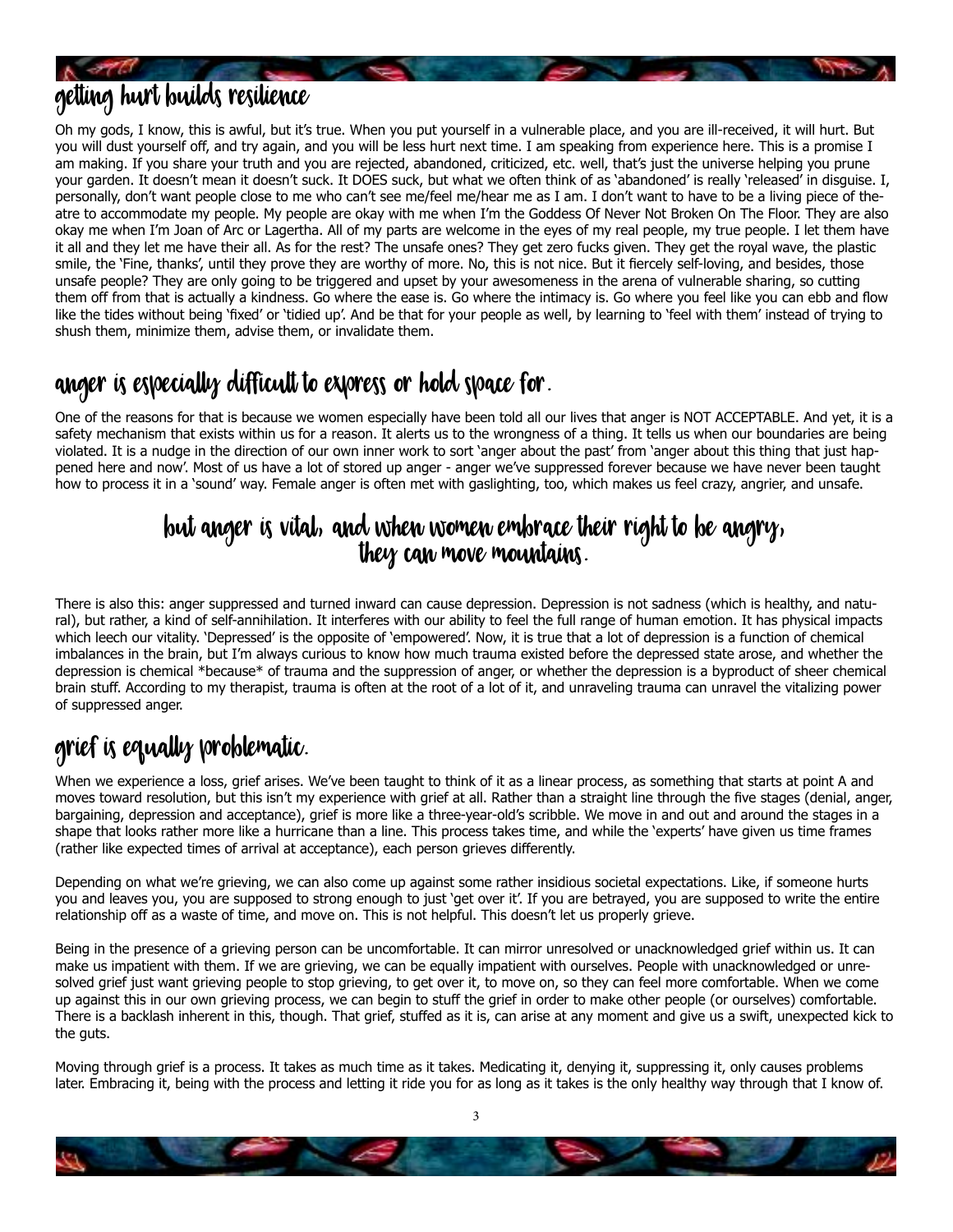

the validity of that kind of work in our endeavour to make all things sound. We must begin this work with ourselves. As we become sound, as we begin to own and express all of what is true for us, we will come more and more into our own power, and as we come to know our power, **we will begin to know and own our work in the world.**

## So, to sum up, all our Emotions Are fuel, are valid, and are Fair Game

There is nothing I feel that gets pushed aside if I can help it. It gets expressed. The joy, the gratitude, the love, the affection, the curiosity, the delight, the appreciation, and on the flip side of that coin, the anger, the frustration, the sorrow, the grief, the righteous rage, the uncertainty, the terror, the envy...

It's all energy. It's all valid. It's all a part of being a spiritual being in a meatsuit. Our emotions fire off in our brains. They just arise, and sometimes we know exactly why, and sometimes, we have no idea. But here's a radical idea about emotions: none of them are 'negative', bad, wrong, or unacceptable. What we do with our emotions can be destructive or constructive, but all of it is \*power\*, and how we direct it makes a difference between 'soundness' and 'unsoundness'. Expressing it in all the safe and healthy ways (using our words, using our pens, using our paint brushes, dancing it out, pillow punching, working out, etc.), especially if we intentionally direct the energy we are releasing towards our desires, is a hugely healing and powerful practice.

**Example:** I feel a deep sadness about being single. There is nothing wrong with feeling this way. It doesn't mean I'm needy or weak. It doesn't mean I am in any way wrong. I may need a good cry. I may need to listen to all the sad love songs, and let myself be with and then full release this sadness. When I release it, I may offer up the energy to the universe towards the attainment of my desire. Maybe I write a love letter to my future lover, filling it with all the longing in my bones, and then burn it as a way to send it off into the world to fetch my mate. Maybe I paint what it feels like to be happily shacked up with my best friend with the intention of setting a kind of psychic beacon so he can find me. Maybe I dance it out, and let the sensual energy flow through my body and out into the universe to act as a magnet for the one I am waiting for. Maybe I sit with a friend and unravel my longing with them, spiraling out and spiraling in again so I can understand what might be standing in my way. Maybe I blog about it so I can let it go for the moment and get on with my day.

Letting your emotions fuel your work this way is a way to lean in to discovering your strengths, your passions, your resilience, and your inner Amazon.

#### Witches, Even Art Witches, Are Warriors.

What I mean by warrior is this: as we come to know ourselves intimately, we begin to work (and in some cases fight) for the attainment or protection of what we desire and value. Some of us are joy warriors, some are kindness warriors, some are peace warriors, some are social justice warriors, some are environmental warriors, some are ancestral healing warriors. Some do battle by way of pen, paintbrush, music, poetry. Others do battle by way of volunteering, social activism, running for politics, or academia. Some quietly raise children imbued and infused with their values. Some just model their values as best they can.

Notice that in all cases, our 'warrior-ness' is directed at a particular overarching theme or cause. We aren't merely working for joy for ourselves, or kindness for ourselves, or peace for ourselves. No. We work for the greater good. Because, truly. What's the sense in having power if we aren't using it for the greater good? Rarely will you find a witch whose work is done solely for herself. They do exist, but you tend not to hear from them, because, well, they're about and for themselves. We are also about and for ourselves, but as we do the work, we become about and for other things, too, because we come to recognize that we are the microcosm reflecting the macrocosm and what is done in us and through us is done in the whole. Eventually, because we are wired for connection, because our clan, tribe, or community matters to us, our devotion leads us to some kind of **conviction**. **"This is the thing I am here to do. This is my work in the world."** This is where your warrior self arises.

## Your warrior self won't look like my warrior self.

Mine is a shield maiden and a queen. She creates communities and then staunchly, fiercely, boldly defends and protects them. Her values include honestly, loyalty, authenticity, and empathy for herself and others. Her main work is to be real, to be self-possessed, and to foster realness, and self-possession in others by creating the space for that. Her main arena of 'action' is in relationships, in communities. Her main role is teacher and facilitator, but she has eschewed the 'usual way of doing things' and has forged her own way. She's bad ass. She's charismatic. She's in your face. There's not much softness about her, but she's embodied, fierce in her convictions, and takes no prisoners. I like her. She serves me well, even when I sometimes wish she'd sit down and shut up, because she just can't resist stirring the pot.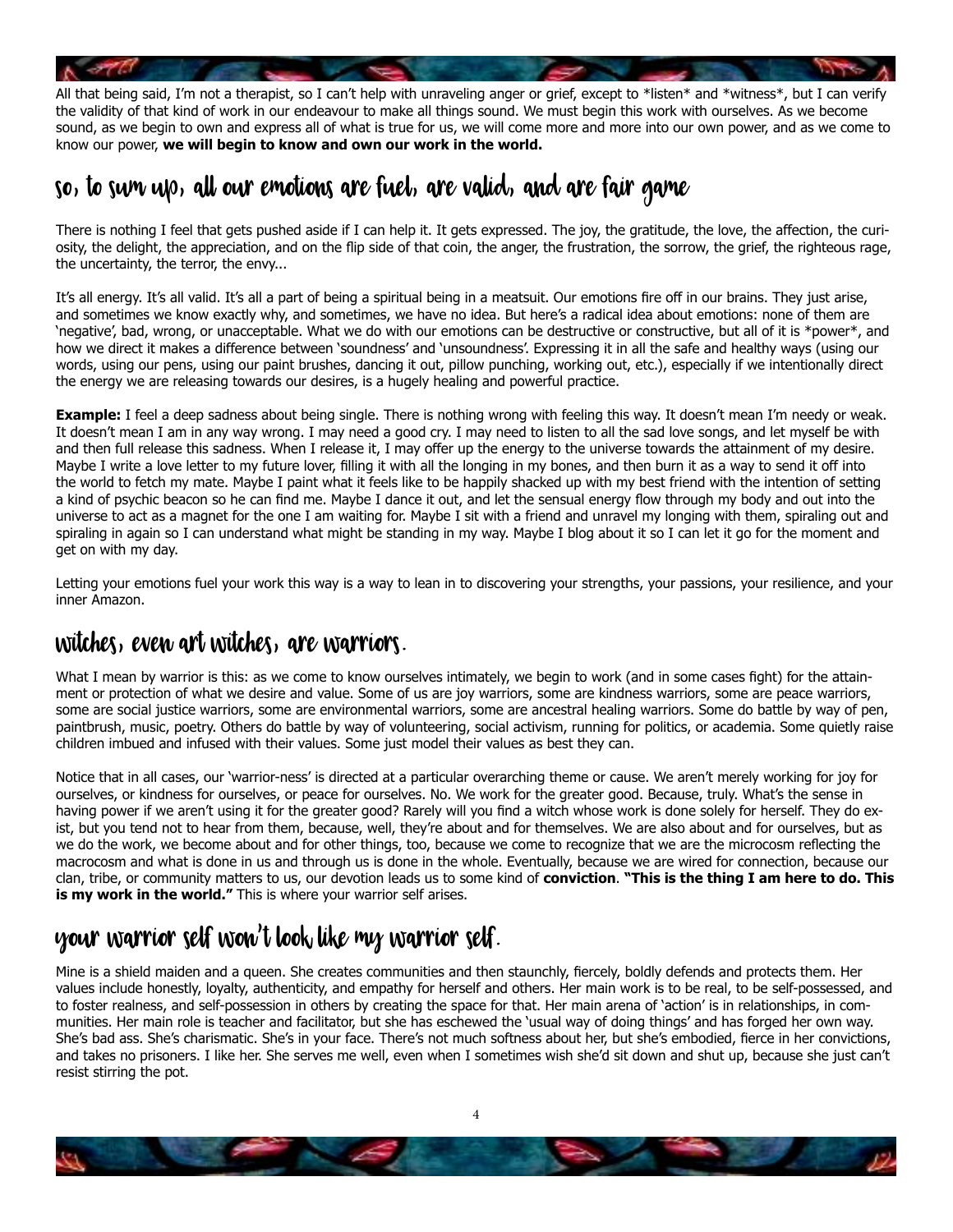

Yours might wear a lab coat, and her domain may be the lab. Or the day care center, or the home, where you are mama bear warrior, soft with the babes, but fierce with any predator that might lurk in your domain. You may be the one knocking on doors to get the petition signed, or calling your senator. You may be the teacher who wars with ignorance every day and wins every time a student gets a thing. You may be the environmentalist, warring against the destruction of our planet. You may be the writer, warring against a life devoid of meaning. You may be the artist who imbues every painting with energy towards healing. You may be the doctor or nurse, the minister, or you may literally be a warrior in the army, navy, or air force, or involved with community safety programs. Animal rights might be your thing. Or the plight of the homeless. Or the plight of the oppressed. You may have several threads of 'warrior-ness' in you around multiple different convictions.

If you don't resonate with 'warrior' energy, try 'heroine' instead. Or 'protagonist' or 'superpower'. What are you the heroine of? What is your super power? If you were a protagonist in a story, what would that story be about? Are there myths or stories specific to your ancestry that include 'warrior goddesses'? Which do you resonate with? Here's a list that you might find helpful. Note that it is very incomplete, but a good session of GoogleFu should avail you many more names and stories to be inspired by.

## If you were a storm, what would you reveal? What would you destroy? What would you make room for?

#### Exercise: Emotional power journaling

#### **Check in with yourself with pen and paper in hand, and ask yourself the following questions:**

What's happening in the world right now that makes you angry? What makes you feel full of sorrow? What makes you happy or full of joy?

Where does your emotional power (as in, the 'charge' you feel when you feel stuff) tend to direct itself? Inward? Outward? In the service of action to change? In self-denigration, or self-loathing?

How do you direct your emotional power? Do you yell? Throw tantrums? Contract? Hide out? Write? Scribble? Paint? Express full throatedly? Punch things? Run it off? Numb it out? Ignore it?

What are you really passionate about? (Aka what are your values?)

What are you really good at? What do you do well, naturally, without much thought? How can this be applied to your emotional energy? As in - how can you turn your skills into arenas of emotional release/using emotions to power change?

If your anger, sorrow, joy, or passion could change some part of the world or your environment, what part of the world or environment would you turn that emotional energy towards?

What parts of your art practice feel like good ways of channeling your emotional states for the greater good?

How intimate are you willing to be with your emotional states? What can you do to foster that intimacy?

**Art Journal Prompt:** Try mood journaling. [Here's a mini-workshop to try if you like \(\\$27\)](http://learn.effybird.com/product/mood-journaling-mini-workshop/)

#### [E](http://learn.effybird.com/product/mood-journaling-mini-workshop/)xercise: EmoSymbols

Develop a set of symbols for all the things you generally feel on a regular basis. This can be included in your art journal spreads as 'code' for whatever is really going on with you. You can do Google searches using the words 'symbol for <insert emotional state here>, and build your own visual lexicon. Colour is also a great way to express emotions. Use magical correspondences as well as colour therapy tools and resources to research. Tarot is a fantastic tool for finding symbols/colours as they relate to emotional states and life passages. Example: Cups for all that watery heart stuff, Swords for all that airy mind stuff, Pentacles for all that earthy body stuff, and Wands for all that fiery spirit stuff like passion, ambition, creativity, and drive.

**Art Journal Prompt:** Pick an emotional state that you feel regularly. Research symbols, colours, etc. Try finding quotes, lyrics or poems that are relevant to that emotional state. Create a journal spread that expresses the emotion as honestly as possible. If you're feeling 'ugly' or 'difficult' feelings, embrace that. Express it. Be real.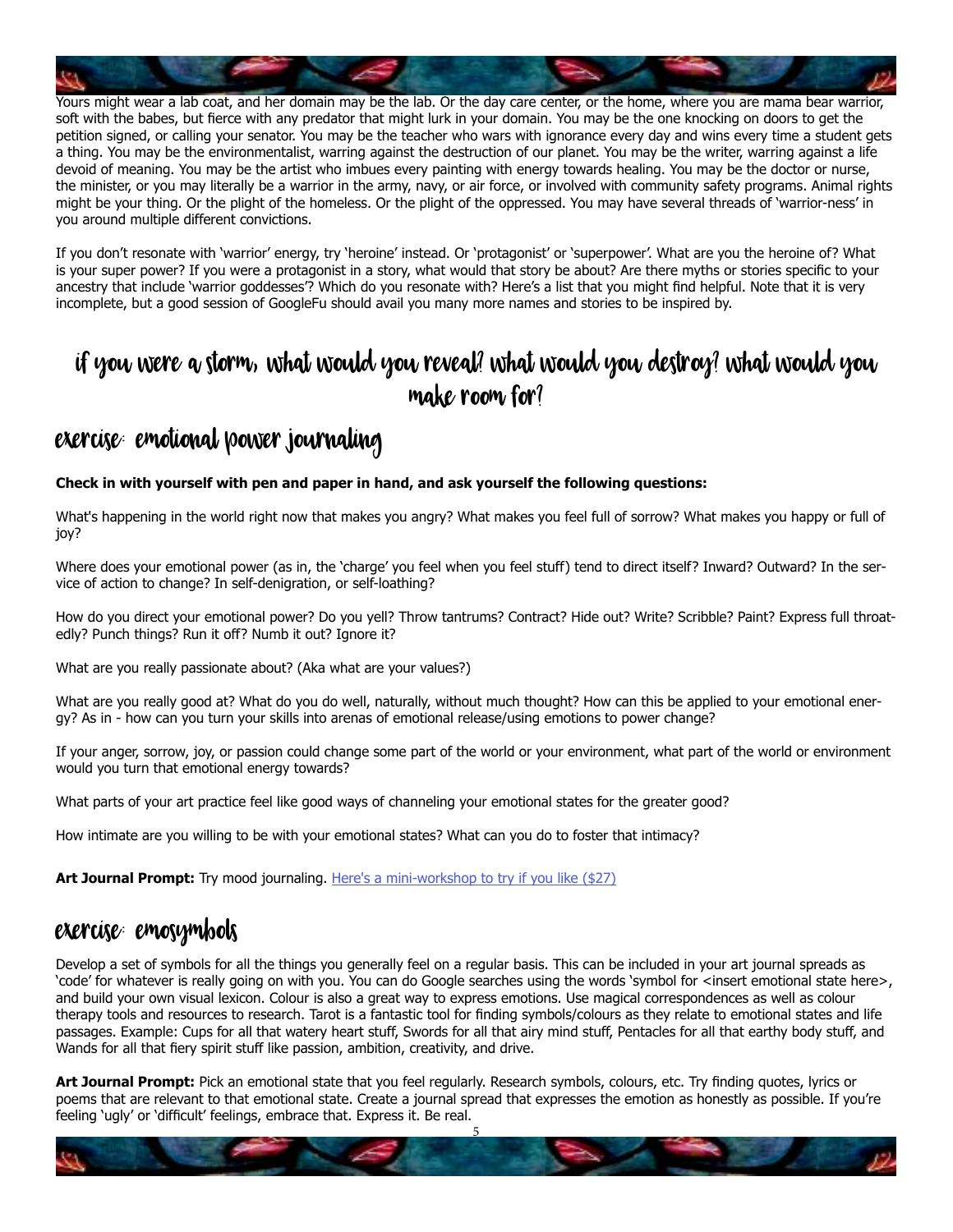

## exercise: From you all things emerge and unto you all things return

#### **This is a ritual to befriend your emotions. Please apply liberally.**

Begin in the usual way by setting the scene, settling yourself, grounding into earth and sky so that your energy is supplemented with the assistance and energy of the powers that be.

With pen and journal in hand, list all of the emotional states that you experience that you are totally okay with, that you totally own, and that you find easy to express and share.

Now, list all of the emotional states that you experience that you are uncomfortable with. Be aware that you might have equal discomfort with anger and joy or happiness and apathy. Happiness can be uncomfortable because omg, what if you lose it. Joy may trigger a similar fearful state. Anger may make you feel unsafe. Explore deeply. Leave no stone left unturned.

Once you have a list of all of your emotional states, light a candle and get quiet for a moment. Breathe slowly and gently. Let your eyes rest on the page of what you have written. Take in the first emotional state on the list. Let yourself feel that way. Be with that feeling. When you feel it, say:

# "From you all things emerge and unto you all things return"

Breathe the emotional state out of your body and into the universe that surrounds you, trusting that it will go where it is most needed.

If it helps, imagine it leaving you as coloured light, or visualize it as a symbol you breathe into being as you release it, and then let it float away.

#### rinse, repeat all the way down the list.

If you get stuck on a particular emotional state, try adding the words 'even this' to the end of your prayer. Sometimes, I add 'especially this' when I'm dealing with something particularly difficult or powerful.

## Close as you would close any ceremony.

**Art Journal Prompt:** Paint yourself as an energy witch, able to transmute emotion into power at will.

Find the whole "Holy Mother" prayer upon which this exercise is based here.

#### Exercise: Your Warrior Self

Explore where your emotions are strongest, and what values they reveal as being your core values. What kind of warrior would that make you? Are you a mama warrior? A poet warrior? A self-love warrior? A kindness warrior?

**Art Journal Prompt:** Paint your inner warrior.

## Activities and ponderings for April

Explore the stories, myths, and legends from your ancestry about warrior women, or women of power.

List your personal heroines. Who do you look up to? Why? What do they reflect within you?

Create abstract art that expresses emotions \*without using text or words\*.

Create a symbols dictionary.

Flip through your favourite oracle deck and pick out the ones that seem to reflect your current emotional state. What do these cards tell you about what you're feeling and how you can use the energy of that feeling?

Practice letting your feelings rise up and fill you. Then, blow them out into the universe to be transformed. Apply liberally.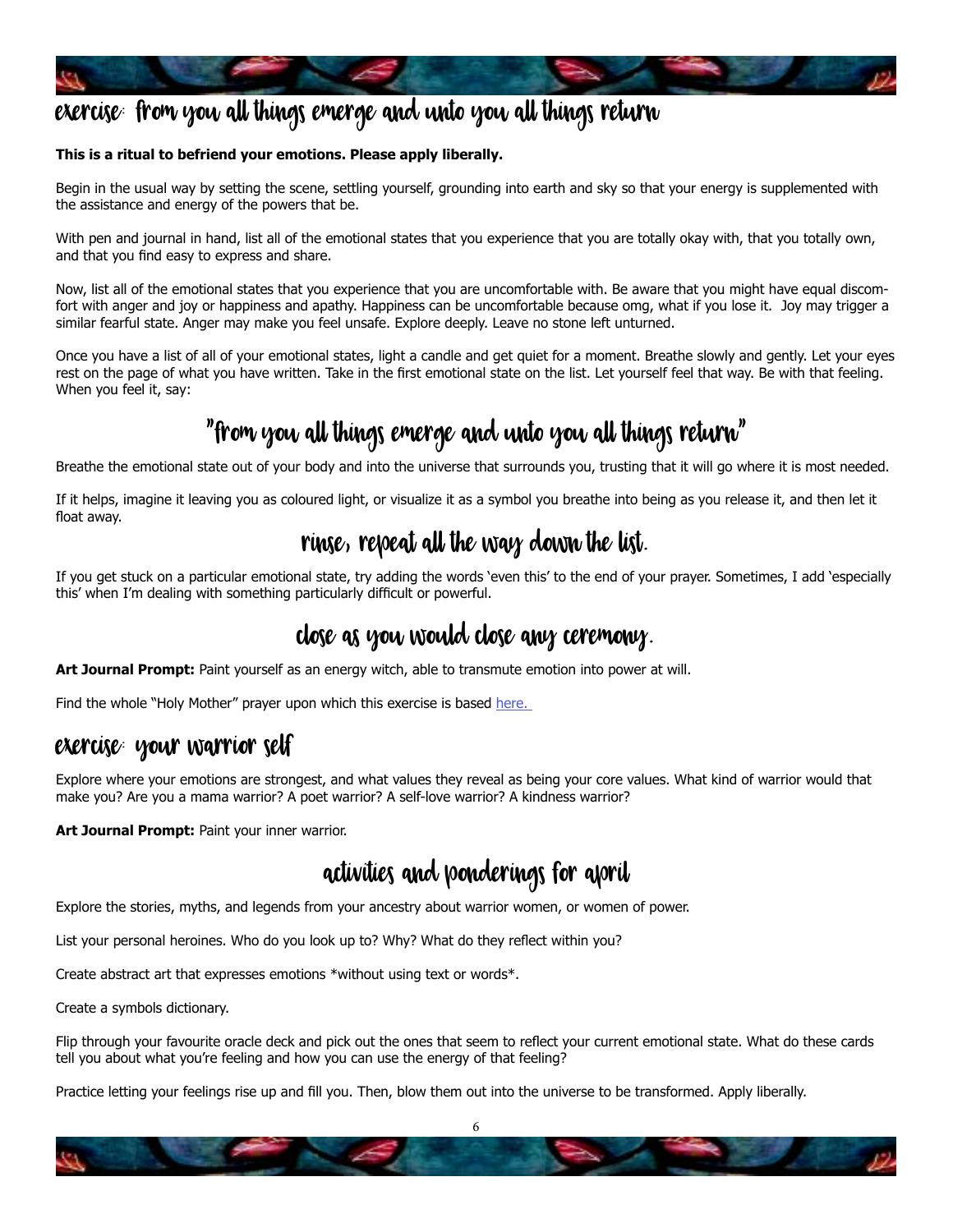

Journal about your relationship with anger. When has your anger served you, and how?

Journal about yourself as powerful. Where are you most powerful? Where do you feel most powerless? How can you increase your sense of empowerment? What empowers you?

Make moon water.

Create with the moon cycle.

Moon bathe.

#### april Recommended Reading

[Embracing your negative emotions could boost psychological well being](https://www.medicalnewstoday.com/articles/318933.php). (Web article)

[Waking The Tiger: Healing Trauma by Peter A. Levine, Ann Frederick](https://www.goodreads.com/book/show/384924.Waking_the_Tiger) (Book)

[The Untethered Soul by Michael A. Singer](https://www.goodreads.com/book/show/1963638.The_Untethered_Soul?ac=1&from_search=true) (Book)

[Circle Of Stones by Judith Duerk](https://www.goodreads.com/book/show/588251.Circle_of_Stones?from_search=true) (Book)

[The Dance of The Dissident Daughte](https://www.goodreads.com/book/show/24711.The_Dance_of_the_Dissident_Daughter?ac=1&from_search=true)r by Sue Monk Kidd(Book)

[Art Journal Your Archetypes by Gabrielle Javier-Ceruilli](https://www.goodreads.com/book/show/28627375-art-journal-your-archetypes?ac=1&from_search=true) (Book)

[Warrior Soul by Laura Probert, Atousa Raissyan, Nathan Ohren, Autumne Stirling](https://www.goodreads.com/book/show/29431140-warrior-soul?from_search=true). (Guided Journal)

#### Quotes

#### "True magic is neither black nor white. It's both, because nature is both. Loving and cruel, all at the same time. the only good or bad is in the heart of the witch. Life keeps a balance on its own"

From the movie, "The Craft"

"white magic is poetry. Black magic is anything that works"

- [Victor Anderson](https://en.wikipedia.org/wiki/Victor_Henry_Anderson)

"When you visit a witch, bring an offering: Food, tobacco, alcohol,  $s$  secrets,  $s$ ex, or death.

- Honest Lewis